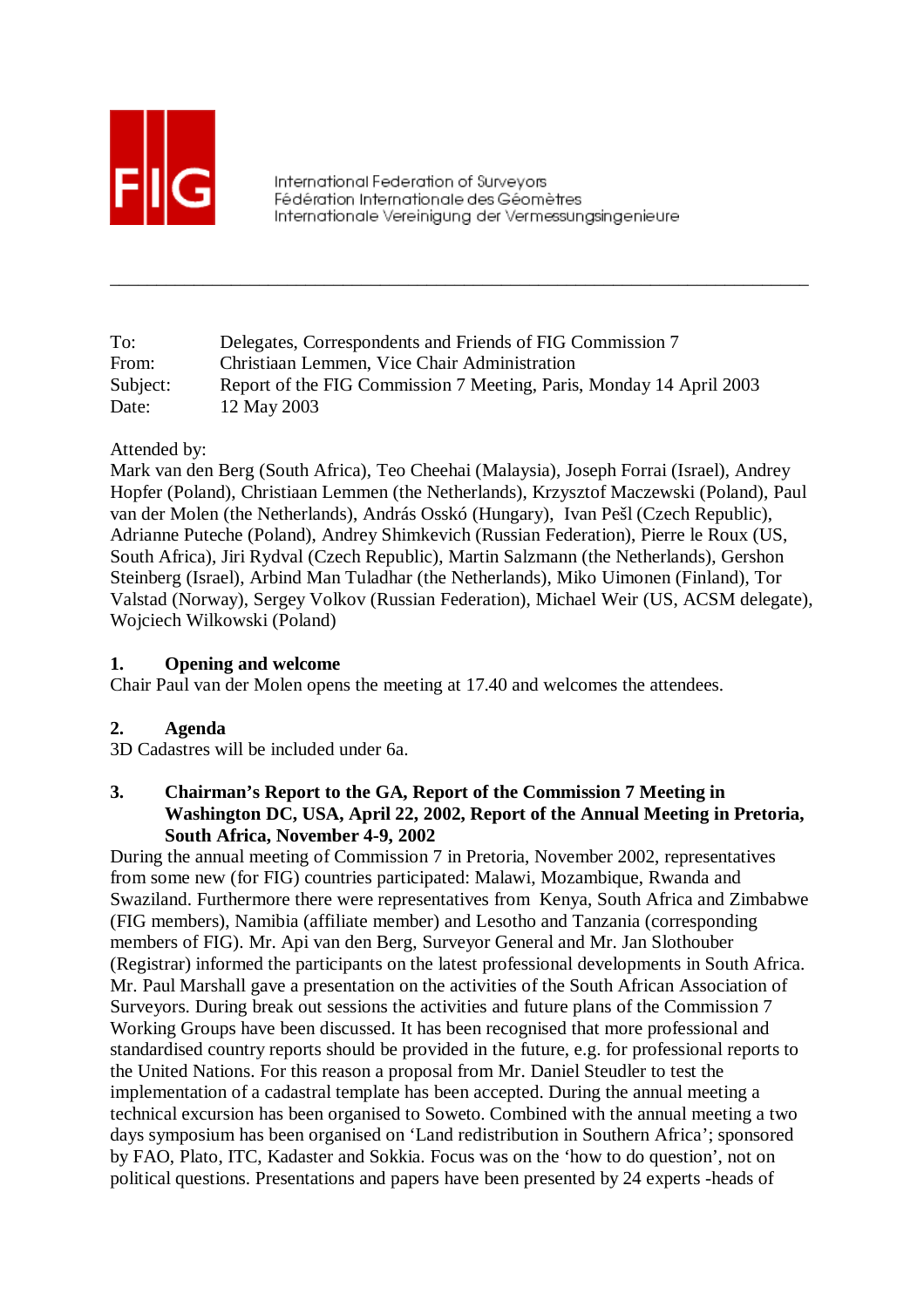cadastres, surveyors general, private practitioners, academics- from 12 countries. All papers are accessible at www.oicrf.org the electronic library of FIG on Cadastre and Land Management (keyword 'Pretoria'). It has been concluded that land surveyors try to contribute appropriately to this problem in the region, that a 'menu of options' to come to solutions should be prepared, that funding of the land redistribution could be based on land taxation, that institutional setting and implementable laws are a condition, that there should be attention to the capacity building issue.

Other activities of commission 7 have been published in news letters (5 last year) and on www.fig.net . The commission supported various events, e.g. a workshop on modelling of the Cadastral Domain in March 2003. Papers of this workshop are available at www.oicrf.org , keyword 'WCDM'.

## **4. Activities of Commission 7 in 2003/2004.**

In the near future the commission will organise a symposium on 'IT renewal strategy', to be held at ITC, Enschede, the Netherlands, on 7 an 8 May 2003 and an annual meeting at Krakow, Poland, September 17-23 2003. This event will be combined with the second cadastral congress in Poland. Prof. Hopfer is expecting many representatives from commission 7 to participate in the meetings in Krakow. A package for the annual meeting, including a registration for the 2nd cadastral congress, is offered for EURO 800. A 2nd circular has been published (see www.fig.net under commission 7). A call for papers will be published.

The next WPLA meeting will be held in Athens, Greece, 29-30 May 2003. One of the goals of this meeting is to see if the Land Administration Guidelines, as published in 1996, should have an update and how this can be done. Sessions during this event will be in accordance with the contents of the guidelines. The chair of commission 7 will join this meeting and he hopes that more commission 7 representatives are planning to go there.

The 7th South East Asian Survey Congress will be held in Hong Kong and is organised by T.A. Wong from 3 to 7 November 2003.

The FIG regional conference will be in Marocco, December 2-5 2003. Commission 7 has been invited to contribute.

# **5a Report of WG 7.1: Land administration in formal and informal environment**

The report is presented by András Osskó, chair of the working group. Land administration matters are more and more important in regions like Africa and South East Asia. It has been decided to put more efforts in giving support to those regions. During the annual meeting of commission 7 in Pretoria joint break out sessions were held with working group 7.2. It has been decided that the detailed working plan for this year will be evaluated during the 2003 annual meeting in Krakow, Poland. Then the working plan for the next year will be prepared. In 2003 the WG 7.1 wants to get an overview of existing documentation and materials on the field of activity of the working group. This inventory will be published to the participants of the breakout sessions in Pretoria. After replies the chairman will select 3 to 5 topics of common interest in June 2003 as a basis for proposals. Until now there are insufficient replies on the questionnaires. Furthermore the working group has invited Prof. Mike Barry and Dr Clarissa Fourie to contribute. Schedule time table for regional conferences: 2003 Middle East, 2004 and 2005 to be decided. The chairman of the working group 7.1 invites anybody interested in the subjects of the working group to participate.

### **5b Report of WG 7.2: Instruments for land re-disbrition**

Chair of the working group Mr. Mikko Uimonen presents the report. After the annual meeting and the symposium on land redistribution in Pretoria, WG 7.2 is concentrating on it's efforts